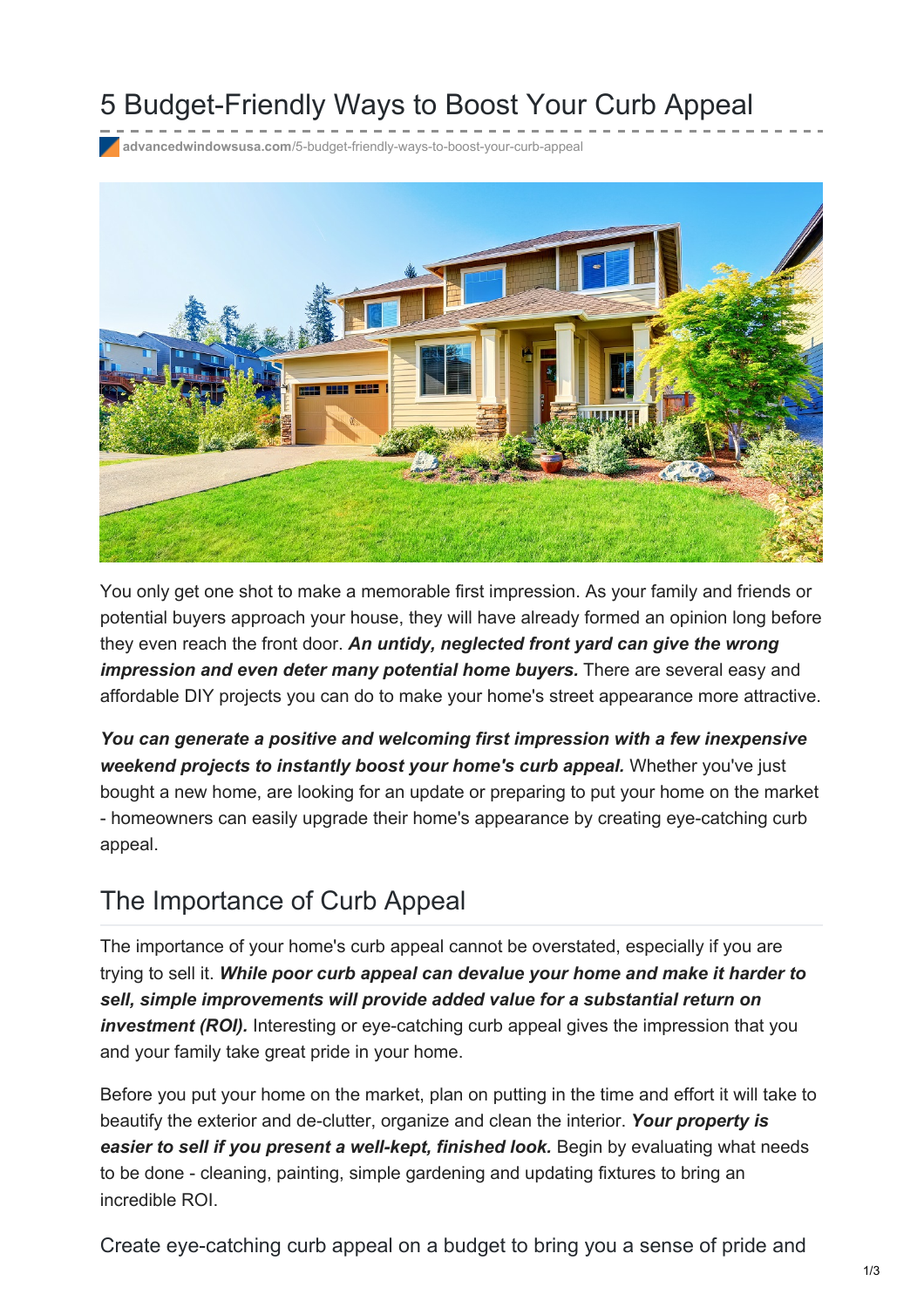get your home ready for the market. Advanced Window Products in Salt Lake City, Utah is pleased to present 5 [budget-friendly](https://advancedwindowsusa.com/products) ways to boost your curb appeal.

#### Outside Clean-Up

Making your home as nice on the outside as it is on the inside is the best way to get potential home buyers excited to tour your home. A weekend spent throwing away junk, putting away kids' toys, pulling weeds and pressure washing sidewalks, the porch, patio and the exterior of your house will significantly increase your home's curb appeal.

Removing personal items, clutter, dirt & debris and leaving patio furniture and potted plants will set the stage for buyers to envision themselves living in the home. *You'll be surprised what an effective outdoor cleaning can do to make your home feel inviting, at first glance.*

## Add or Update Outdoor Lighting

Updating existing porch and driveway lights with new energy saving dawn-to-dusk LED light fixtures will give your home a new upgraded look. An easy, money saving way to update outdoor light fixtures is to give the old ones a makeover. Simply remove the fixtures and change the color or touch-up with a fresh coat of spray paint.

*Inexpensive landscape lighting can express welcoming, friendly night-time curb appeal and a well-lit home will bring an extra sense of security.* Brighten up garden beds and walkways with solar powered garden lamps. Put the focus on special features by highlighting features like a flagpole, birdbath or water fountain with up-lighting for extra drama.

### Weekend Gardening Spruce-Up

*Whether you have money to spend on landscaping or not, making an effort to spruce up garden areas and flower beds is a necessity.* Rake and turn the soil or add fresh mulch to give these areas a clean finished look. If it is in the budget; bright or contrasting flowers, grassy plants or cool succulents bring a special vitality to add color and life to the front yard.

Container gardening is an easy way to add interest with flowers and plants without a designated gardening spot. Flower pots can easily be changed out for each season and flowers can be replanted as they lose their blooms. *Adding hanging plants and small potted trees to your entryway is an economical way to add instant beauty to your home.*

### A Fresh Coat of Paint

While painting the whole house may not be in the budget, one gallon of paint can give your home an instant face-lift. Choose from a bright, eye-catching color for added pop or a neutral modern tone for an updated front door, shudders and trim. Repaint or touch up